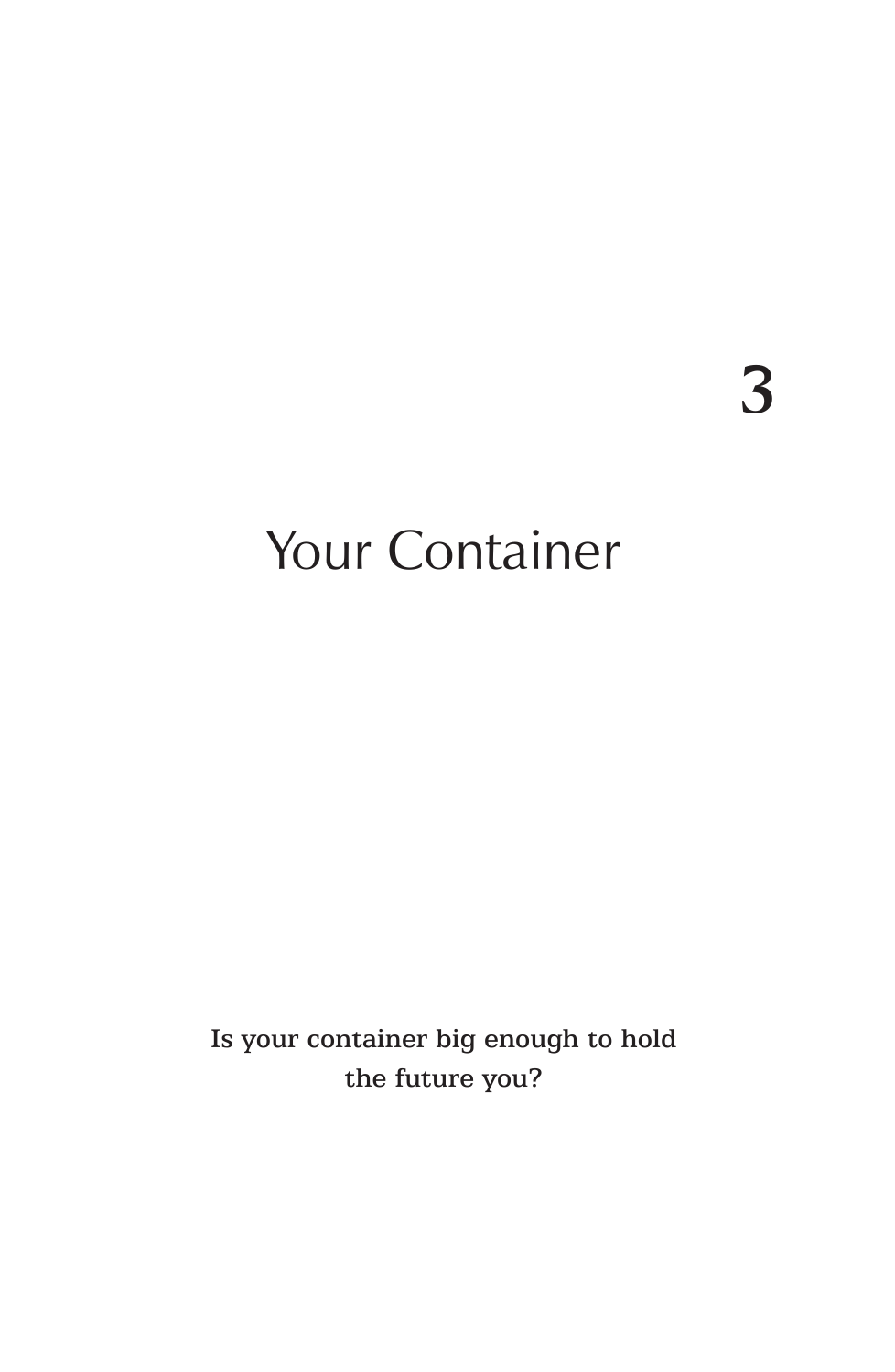### The Money Container

First of all, you must have a container. I cannot stress this point enough. Unless you have a container you will be unable to contain money. Even if money flows around you in torrents (which it actually does, unseen, all day long, as money is energy, and energy is everywhere), you will be unable to do anything with it if you do not have a container.

You can only hold on to so much, and then you need to contain. Holding on to anything is hard. Be it a marriage, a job, a position, an illusion, a thought, or money. It's a little like the monkey with the hand in the jar grasping a handful of nuts. Once the hand is full you can neither remove the hand, nor grasp more. Holding on, grasping, does not work. Or rather it works in a very limited, very confined way. You may get yourself out of debt, and manage to get by, through holding on or grasping, but that will probably be about it. To experience real wealth, you must let go of holding and grasping, and learn to contain.

We are simultaneously working with two metaphors here, probably more, depending on your ability to contain (ha! ha!). We are working with the metaphor of *you* as the container, as well as a money container being the goal, destination, and form that the energy of money needs to take in order to be made manifest. And in fact the two metaphors are synonymous and co-dependent. If you are unable to contain, you will be unable to create a container, for you are the container!

### Hold on to that thought ...

Everything in life is connected. This is true metaphorically, as well as energetically. This fact can also now be proved through quantum physics. I read somewhere once that sperm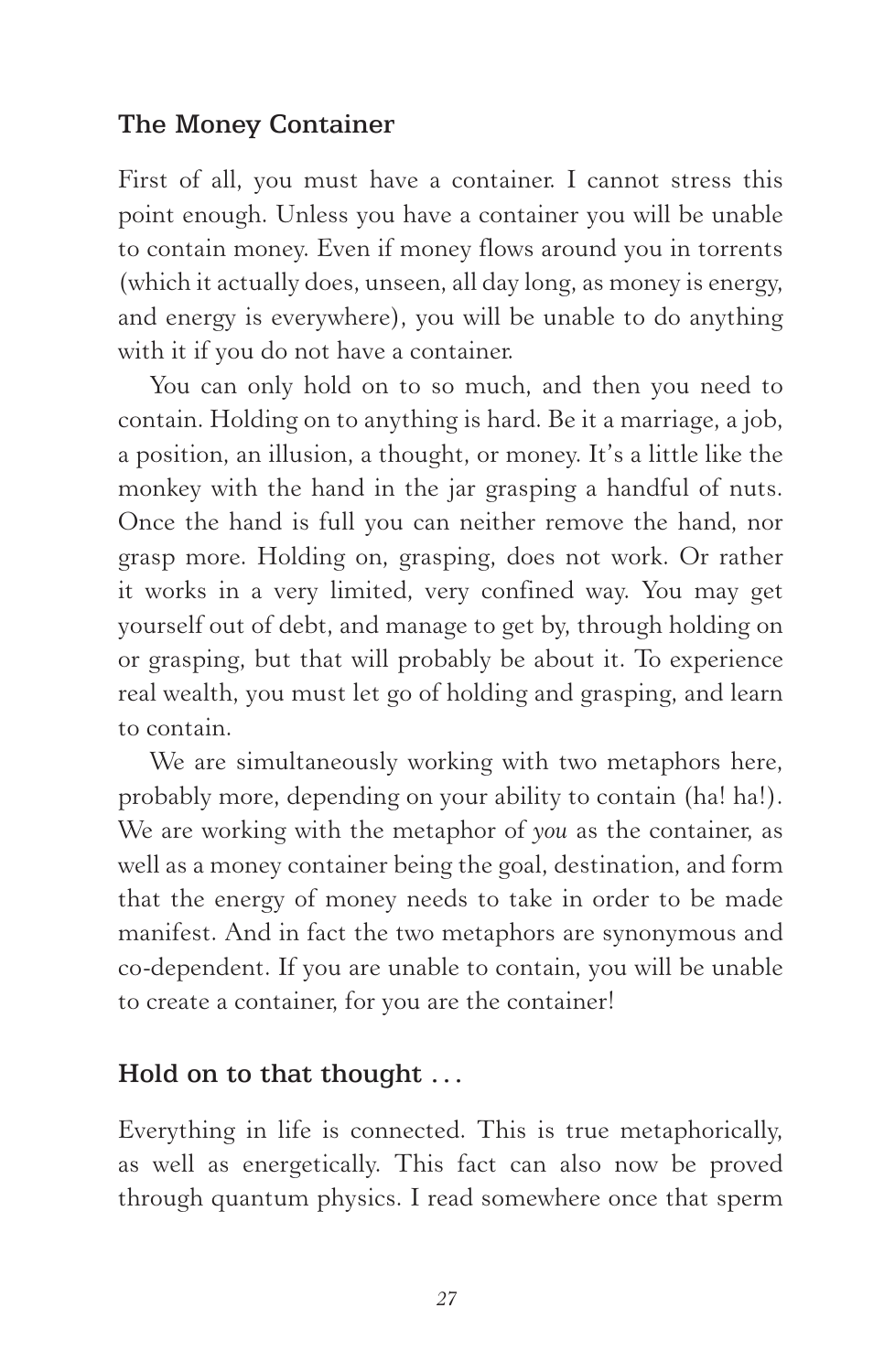cells, even when separated by thousands of miles, maintain a connection for ever. This has been scientifically proven too – quite a thought when choosing a bed mate!

### *I am in you and you in me, mutual in love divine*  William Blake

So everything is connected, and everything exists by virtue of relationship to everything else. This means that different aspects or areas of life are connected, and also that they affect and reflect one another. How you conduct your personal relationships, for example, will affect and reflect your relationship with money. How you behave in one situation in life pretty much reflects how you will behave in another, seemingly unrelated, context. In fact, one of my own personal maxims is 'How you do anything, is how you do everything'. I absolutely believe this and have observed it to be true throughout my life. Also observably true is that how you do things reflects back to you in how things are done around you.

It is the little things that we are talking about here. It is how we deal with the little, seemingly unimportant things that gives us a real clue into deep underlying patterns that affect our money flow profoundly. It is in the small detail that you can uncover the true nature of something. Those who have worked consciously with people for many years, particularly successful business and sales people, will attest to the fact that one small detail is what it takes to make or break a deal. Always.

The world and people around us are giving us subtle clues and messages all the time, if we would but notice them. If your business relates to people, you train yourself to notice so that you can consciously become aware of what is usually observed only unconsciously.

Let me give you an example. I see my back therapist weekly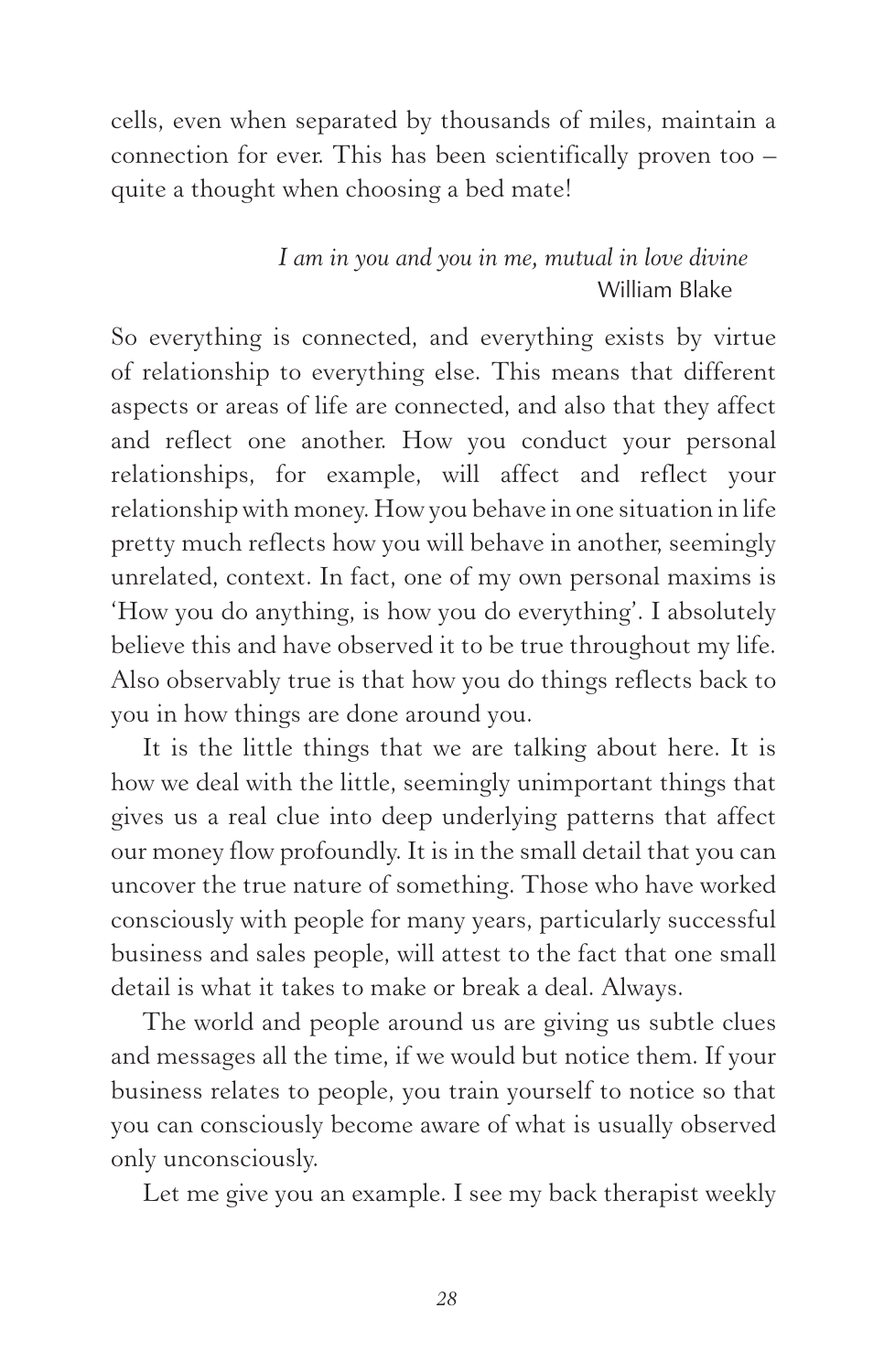for half an hour. Yesterday, I mentioned that I might need to bring my son Alex in to my next appointment for a check-up as he'd had a fall. My appointment was set for 1pm and I collect the children from school at 12.30. I mentioned I might be a little late as the children do not always come out of school on time. My therapist has just phoned me to say she has asked her 1.30 appointment to switch with mine so I do not need to feel rushed, in case I do need to bring Alex in. Did she have to do that? No. It is a very little thing, but it means a lot. She does it because she cares. She does it because she runs a very successful practice. And no, it's not the other way round, because it starts off with her doing it, and she was doing this sort of thing before she became successful. She also confirms all her appointments, always – another small but significant detail. She does this because she runs a successful practice. Her name is Irma Stanley-Best (with a name like that, how could you go wrong?).

As you can see, I am focusing on what seem to be small details here, because it is in how we do the things we do not need to that we find the clues as to whether or not we will succeed. I am also saying that everything is linked. If you care about your clients you will care about your staff and your service and the food you prepare, and your business, and you will make money and succeed. It's quite simple, but not always clear.

What has this to do with moneymaking, or being a money container? Well, the knowledge that everything is connected – that all things are in relationship to each other – is one of the cornerstones of my approach. How you do anything is how you do everything. So how you contain money is reflected in other areas of your life. How you contain other aspects of your life is reflected in how you contain money. If you really embrace this concept, you don't need to read the rest of this book! (Well, there is a teeny bit more . . . )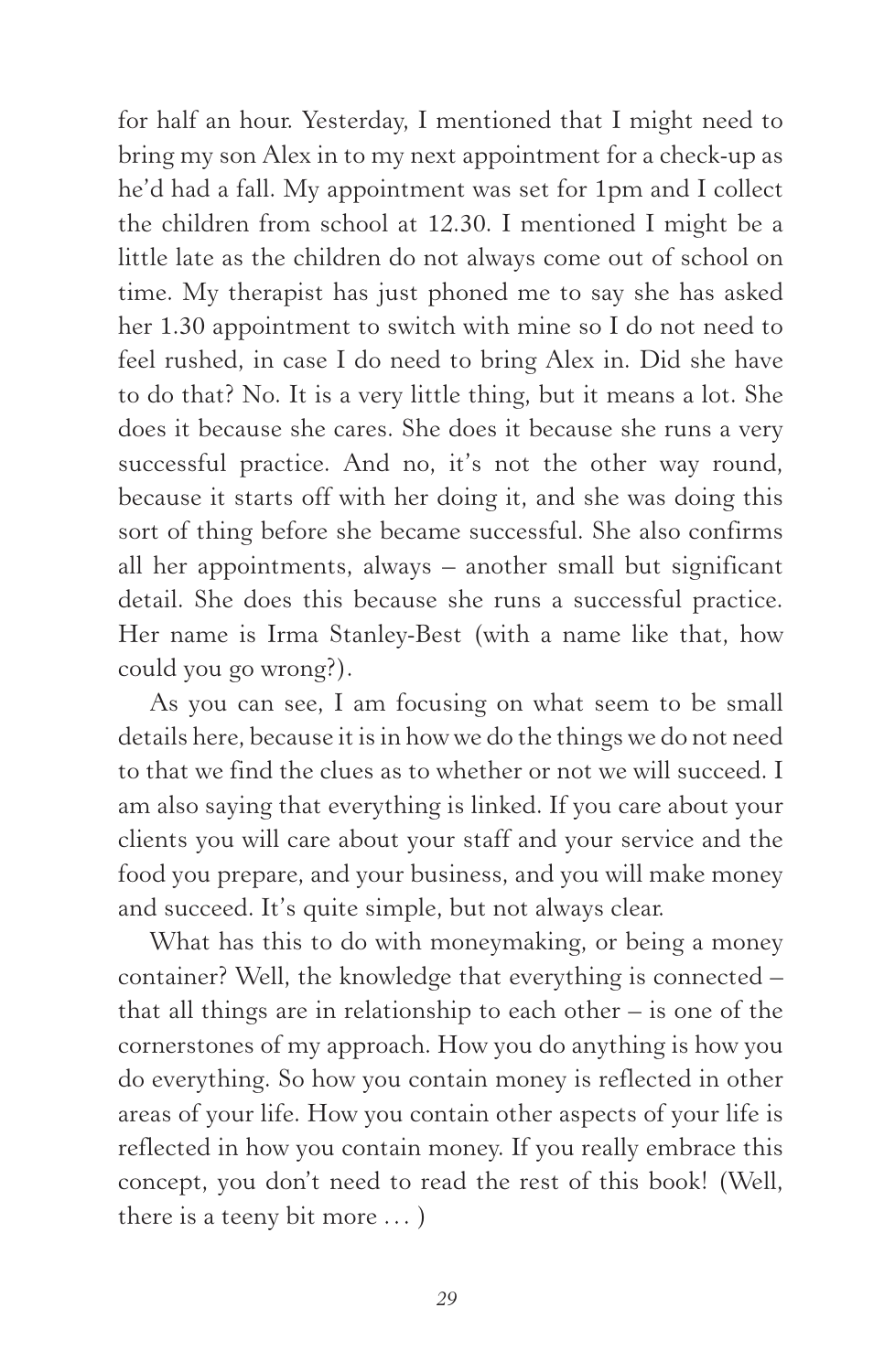You have already had a look at various aspects of containment in the previous exercises, and you now have your awareness on the metaphor of a container and on the concept on containing things. You are contemplating yourself as container and money as something needing containment. You are also considering the fact that everything is connected, and are putting your awareness to bear on the effect of little actions on wealth creation. This is all a great and wonderful start! An expansion of the way you looked at wealth before. As you expand, so wealth expands because, as I have mentioned, everything is connected. So, you are becoming richer already, even as we speak. Trust me on this!

> *Hold yourself responsible for a higher standard than anyone else expects of you. Never excuse yourself* Henry Ward Beecher

### It's like trying to catch the wind

Essentially, what we are trying to contain is ourselves. That is what is at the core of all money journeys. Remember schoolteachers saying 'Contain yourself!'? We are containers. We contain our bodies, our emotions, our dreams, our personalities, our talents, our shadow, our various levels of consciousness, our thoughts, our conditioning, our gifts, our secrets, our imaginary friends and selves. We even try to contain our spirit, believing that our bodies contain our spirit when in fact it's the other way round. It is our spirit that contains everything.

Any discussion of a container must begin here, with the realisation that you and I are nothing more than containers – vessels – filled with all manner of things. And how we contain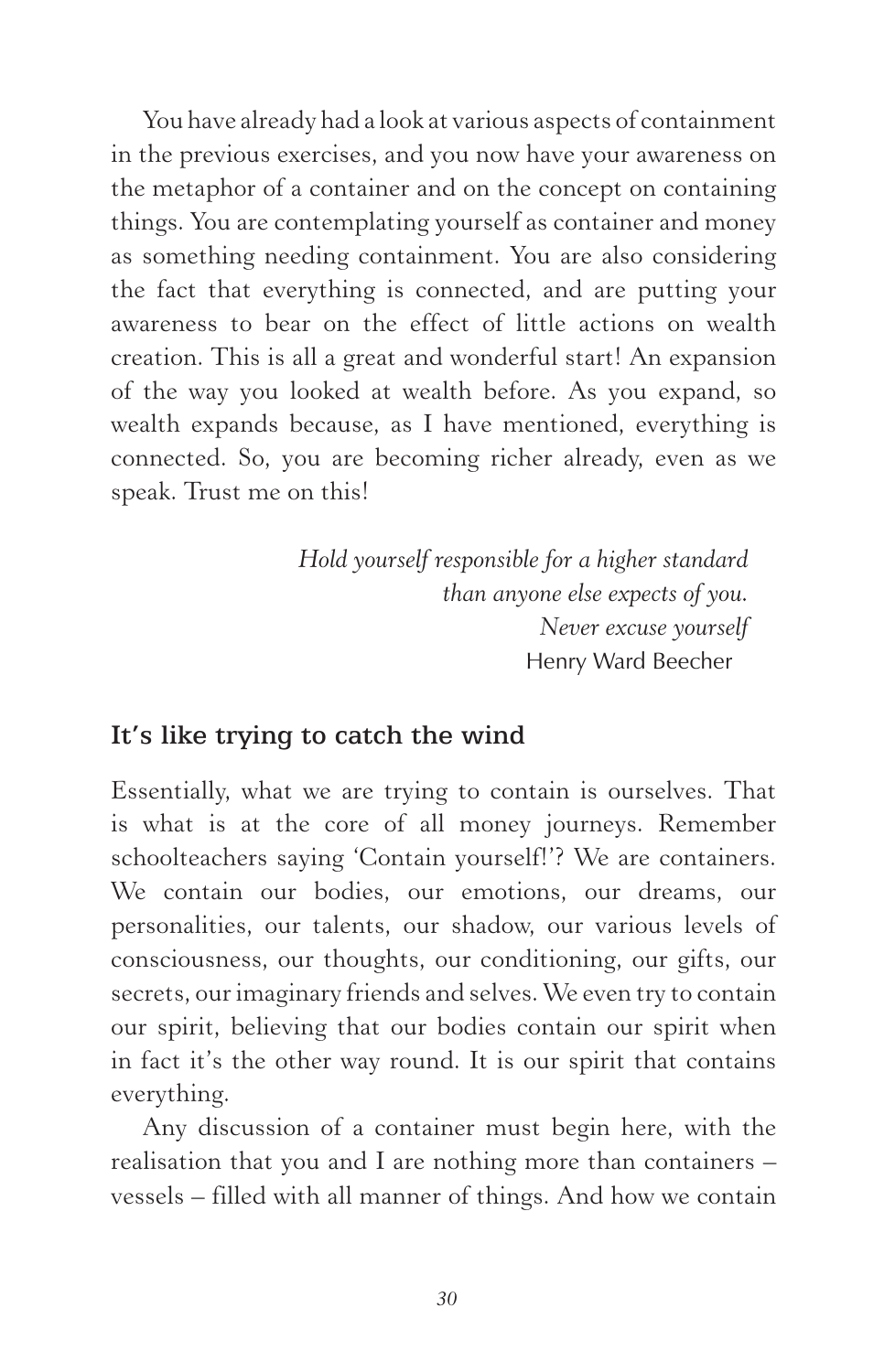these things, how we contain ourselves, our energy, our beingness, ultimately how we contain our world, and how it contains us is the real issue underpinning any money quest.

How do we contain gossip, bad news, our grievances, our sorrows, our joys? How do we contain our anger, our power, our vision, our energy, our money, our children, our relationships? How do we contain the space around us? These are all different ways of asking the same question. How do we contain? And what does it mean to contain, not just as an act of holding, but as a gesture of accommodation and facilitation? What does it mean to contain as an act of giving, rather than taking? That is the real lesson we have to learn when it comes to money – though this lesson is not confined to money alone, as it also applies to every other area of life.

Finally, the question is how do we contain our love? Or, rather, how do we allow love to contain us and, ultimately, how do we allow our divinity to contain us? But let's not frighten all the business people reading this book away. There *are* business people reading this book, aren't there? You can look at the concept of containment in any depth (really ha! ha!) you like. (Okay, no more ha! ha! I promise!)

 *Know ye not . . . that the spirit of God dwelleth within you?*  I Corinthians 3:16

### Light up your life!

It's important to lighten up. None of this is serious. Really. The fact that you can afford to be sitting there reading this book on how to increase your wealth, and the fact that I'm sitting here writing it, puts us both in the top few per cent of truly fortunate people on the planet. So, let's be happy about that!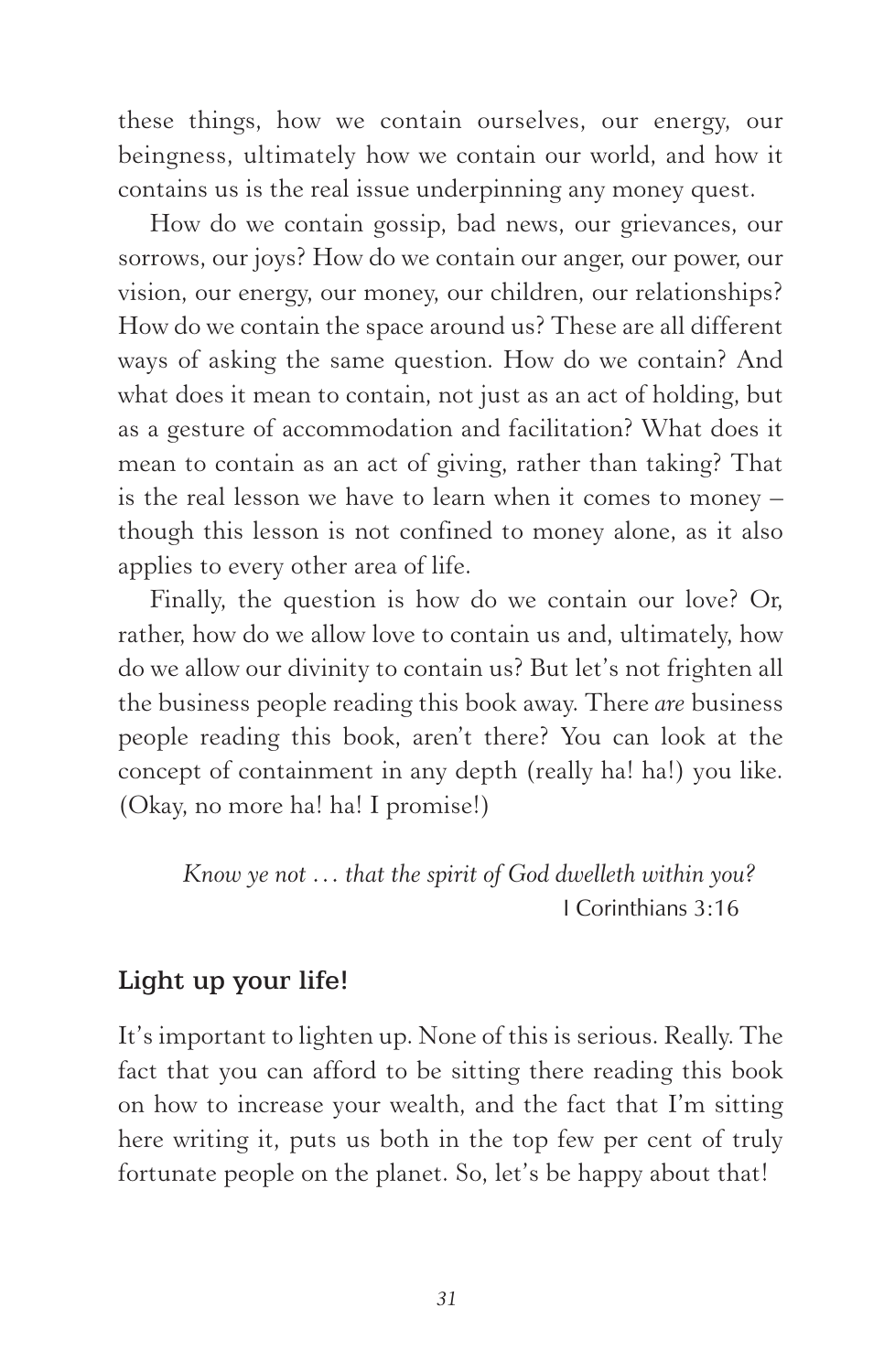Back to your wealth container. A container has the following aspects, which we will reflect upon, and work on processing in the following chapters:

| Τ          | Shape    |
|------------|----------|
| Н          | Material |
| H          | Walls    |
| IV         | Base     |
| V          | Size     |
| VI         | Top      |
| <b>VII</b> | Fullness |

We have already said that firstly we need a container, and for that to be so we need a SHAPE. One of my ceramics teachers told us once that each person has a signature shape which they produce when they do clay work by hand. I have observed this to be true. In my *Money Well*™ courses, participants create their containers out of clay. This is a symbolic and powerful act which you may want to do for yourself. I will provide details on this later.

Let's look at the shape of your container in the next chapter.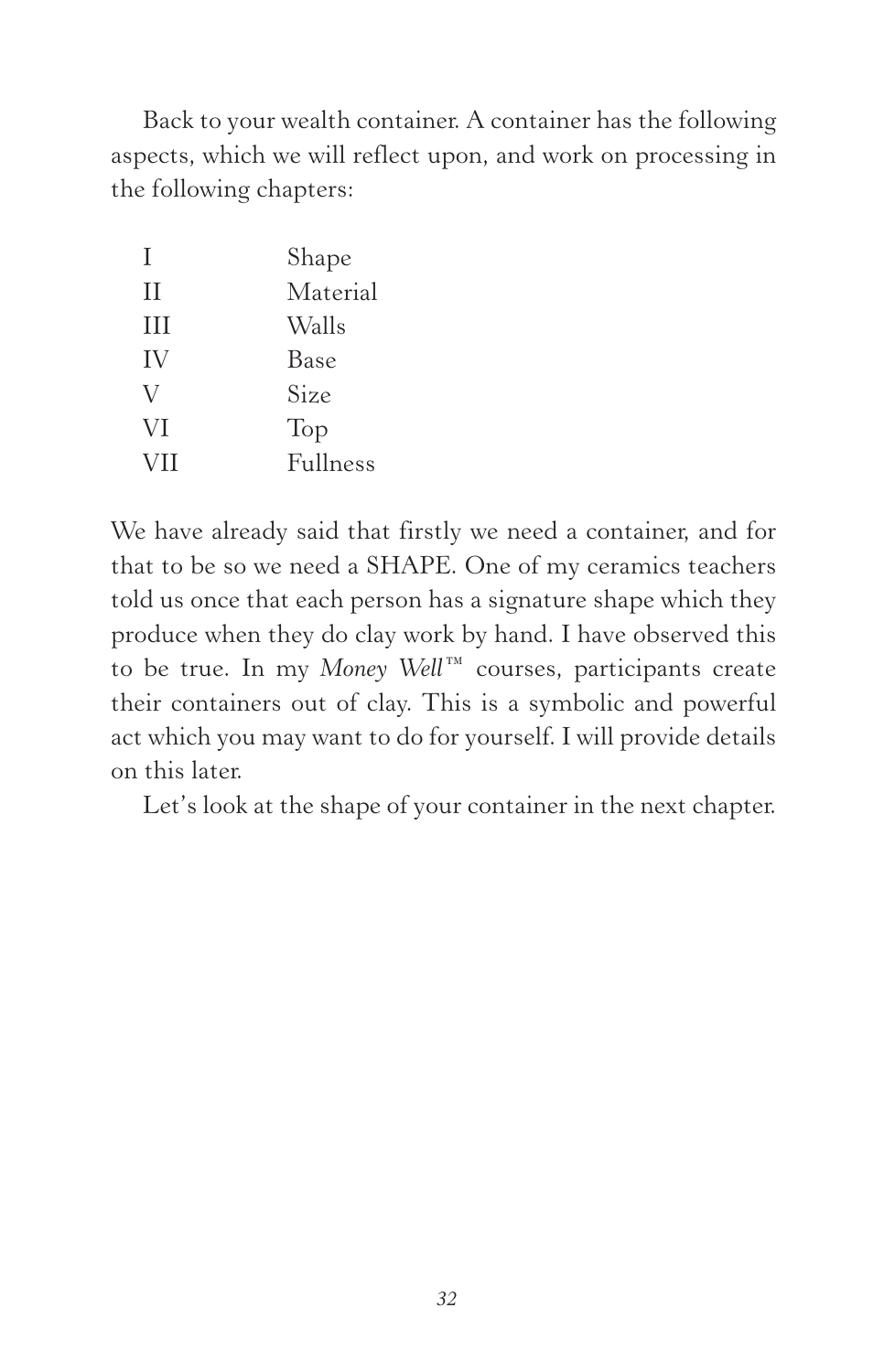**4**

# The Shape of your Wealth Container

If you don't know the shape, how can you fill it?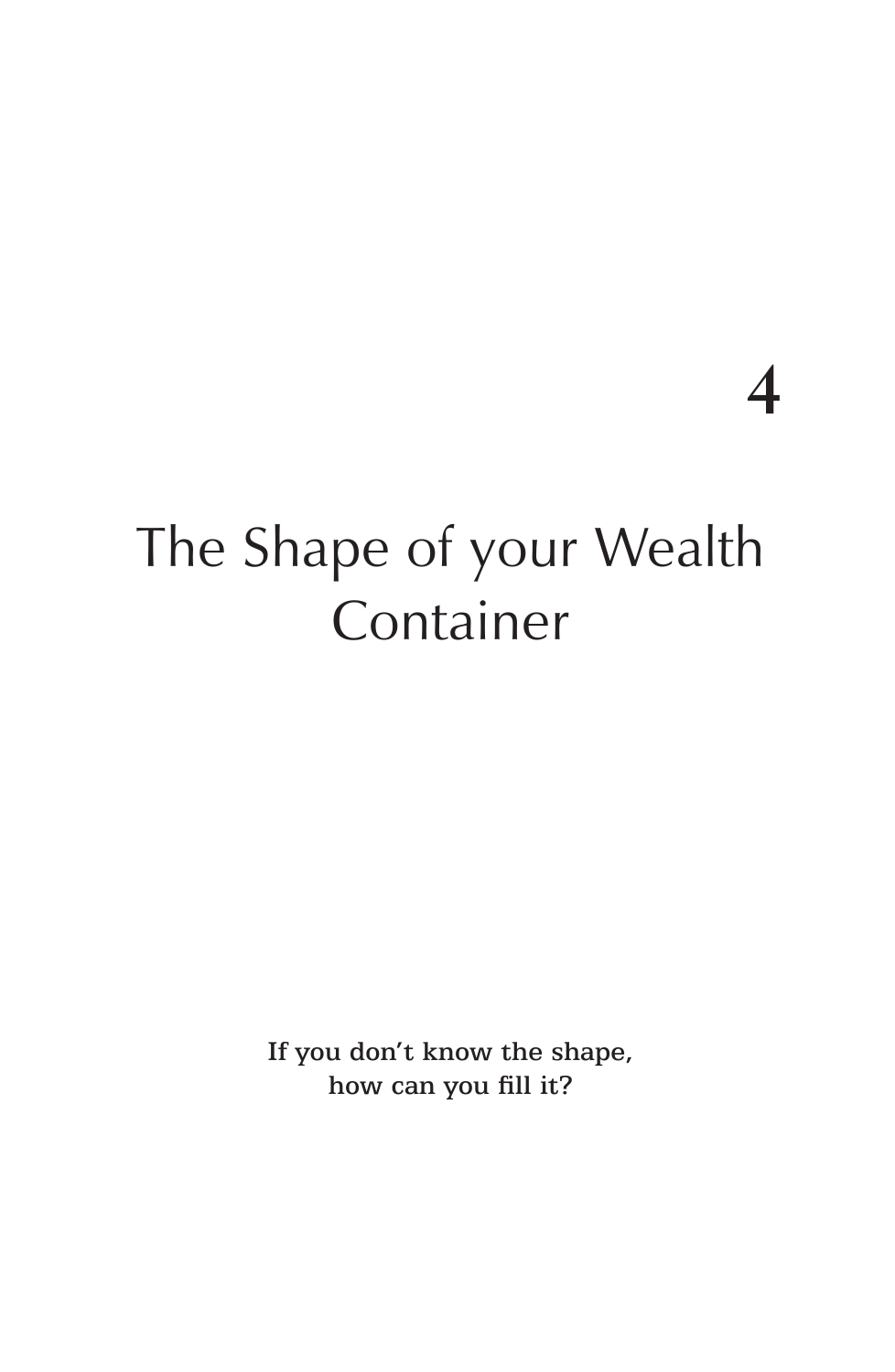### Getting into shape

Without shape, you do not have a container, and without a container you cannot contain money. This is what is really meant when we are told to get our finances into shape! So we need to start there, at the end, at the goal, or destination of our journey, because that is where we are going, that is what we want the money for. It's the good old alpha and omega. In the end is the beginning. We need to start at the end. What starting at the end means, in this context, is finding out where you are going, or else you will never get there. Or in other words, know that you have a container and, more specifically, know the definite shape of your container at any one moment in time.

That is one of the secrets of wealth creation. Specificity – a tongue twister of a word! – is also a mind twister. The mind does not like to be pinned down like that. It prefers to wander about, untamed, unconfined, vague. But without specificity, without a defined shape, we have no container, and cannot contain. I am stressing this point because it is important, and because it forms the foundation for the rest of the aspects involved both in the creation of a wealth container and in containing money  $i$ tself

For a moment, imagine money as a great flowing river, coming from an endless source (the great Is-ness, or the Reserve Bank, depending on your viewpoint). Imagine money as a formless mass of energy, pure gold, flowing down, drawn inexorably towards the sea, as all rivers are. The river will find its way there. It will fill every dam and lake and waterfall along the way. But no matter what happens, it will continue to move towards the sea.

This is because like is drawn to like, and because the enormous mass of seawater has huge attracting potential, and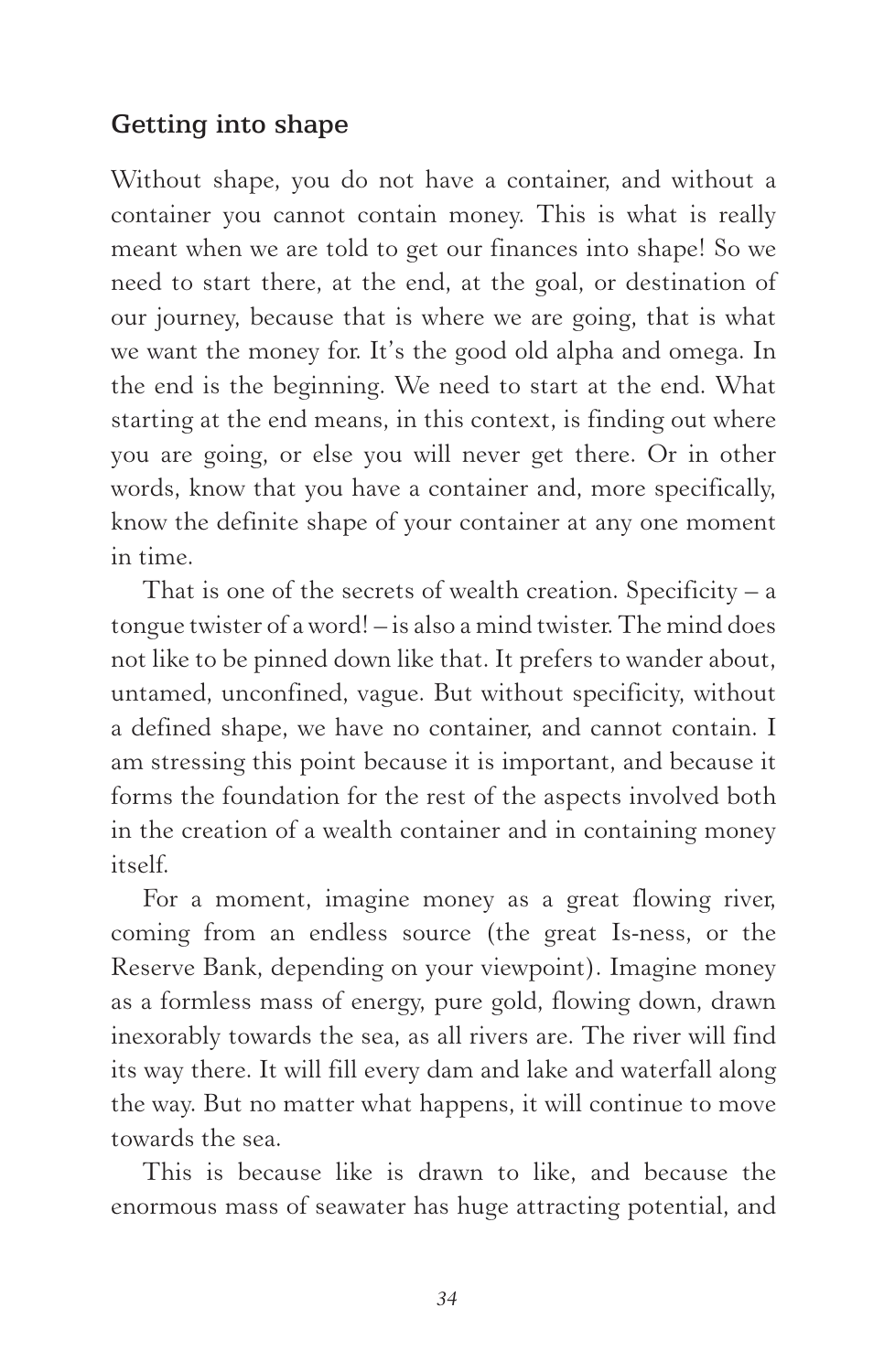because the sea is an enormous vacuum to fill and, because nature abhors a vacuum, so therefore the river will fill it. Without the vacuum in fact, there would be no rivers and no water. The water exists to fill the vacuum. Without a container, there will be no money to fill it. Money exists to fill the vacuum or container we create for it. Think of that! Feel that concept with your heart! And, therefore, the more containers we provide, the more money there will be to fill them. Think about that for a moment. Really takes you right away from that 'other' type of thinking, doesn't it?

> *The more containers we create, the more money there will be to fill them*  Kiki Theo

You can examine the stories of any successful person from Branson, to Trump, to the café owner down the road (and it's useful to do so), and you will find in all of them the very common, seemingly obvious characteristic of 'a vision'. But we think that vision is synonymous with goal. And because we've heard the word 'goal' thrown about so often; and because we have been harassed by it from childhood; and because some of us have had to sit through endless mind-numbing lectures and meetings on company targets and goals; and because we have had myriad books all titled *Goals, Goals, Goals – and how to 'set' them*; and more recently all manner of coaching and team building, all aimed at ensuring we 'reach' our goals; because of all of this, we've blanked out the word goal from our consciousness, and probably from our unconscious too. We hear it, but we don't.

### Kicking the goal

Goal has become one of those clichés like 'be good' and 'eat your greens', and 'coffee is bad for you', and 'stop destroying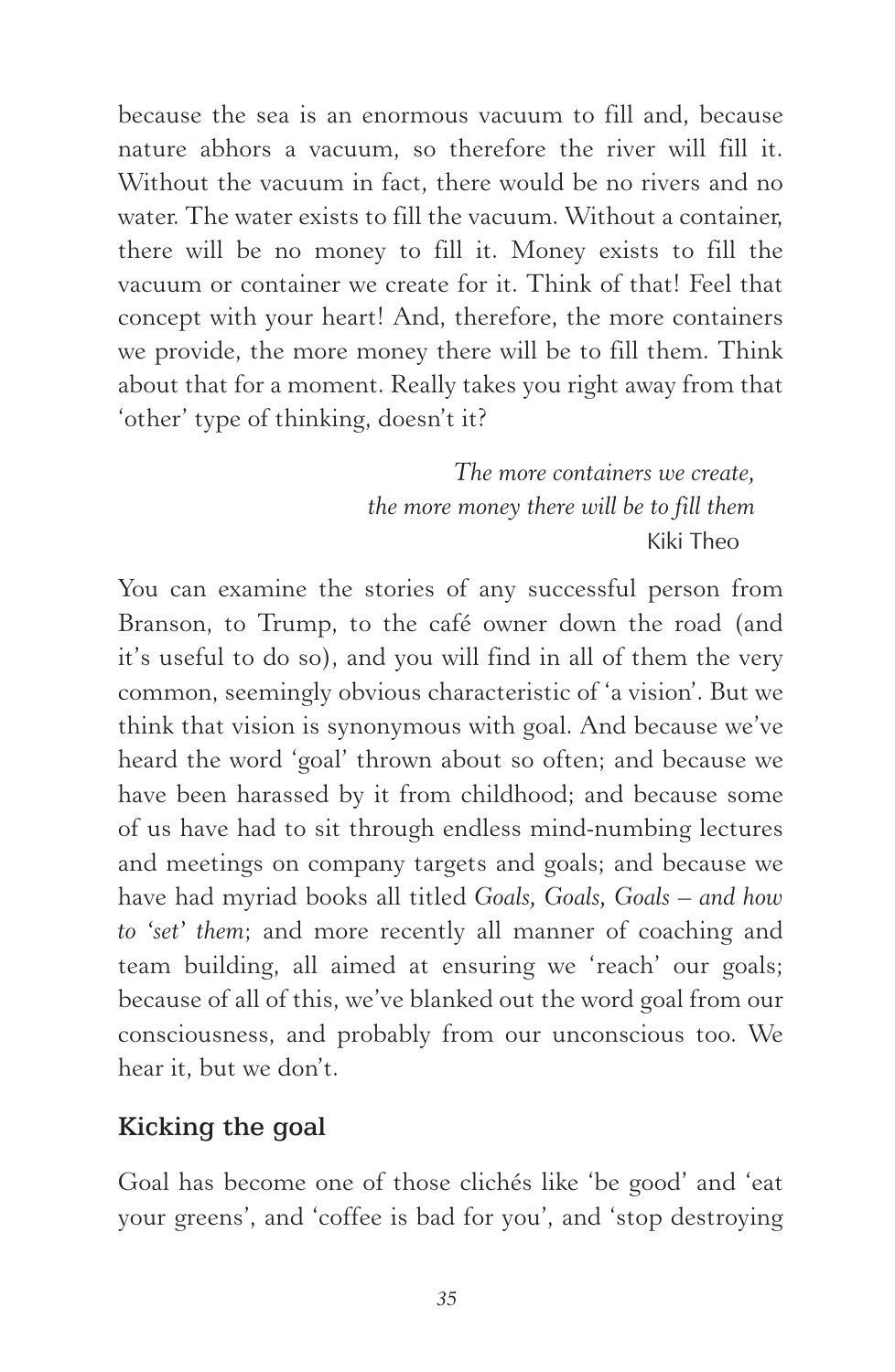the ozone layer'. We hear it, but we don't. Start a conversation with someone today about goals and goal setting, and watch their eyes glaze over. Unless they are one of those super achieving Duracell bunnies who are already sold on the idea!

We have heard the word goal so often that it has become denuded of meaning. It may even have acquired anxietyprovoking connotations becoming, rather than a source of inspiration, another item on the (as yet) unaccomplished 'to do' list, together with those New Year resolutions: 1. Dark chocolate covered roasted almonds – STOP EATING! 2. Get regular exercise. 3. Set realistic goals for this year, and so on.

## *Is not life a thousand times too short for us to bore ourselves?*  Friedrich Nietzsche

The clichéd goal and goal setting that most of us are allergic to, is goal 'set' in terms of measurement, achievement, winning, aspiring, and being driven. We think it has to do with aiming for something solid out there and moving towards getting it, often with the added dimension of a time limit, accompanied by reams of lists, budgets, business plans and affirmations, while chased by Competing Others also after our 'precious'. Very serious stuff. Very grown-up. Not much fun. And so if we so much as hear the word 'goal' whispered we blank it out, straight away – and who could blame us?

### I'm too sexy for my cat

I don't know about you, but when it comes down to it, I just wanna have fun! Really. In fact I had a profound revelation one night, about a quarter of century ago now (you can say that when you're almost fifty!). A friend and I went to see the band Right Said Fred live in a club in Johannesburg as we both love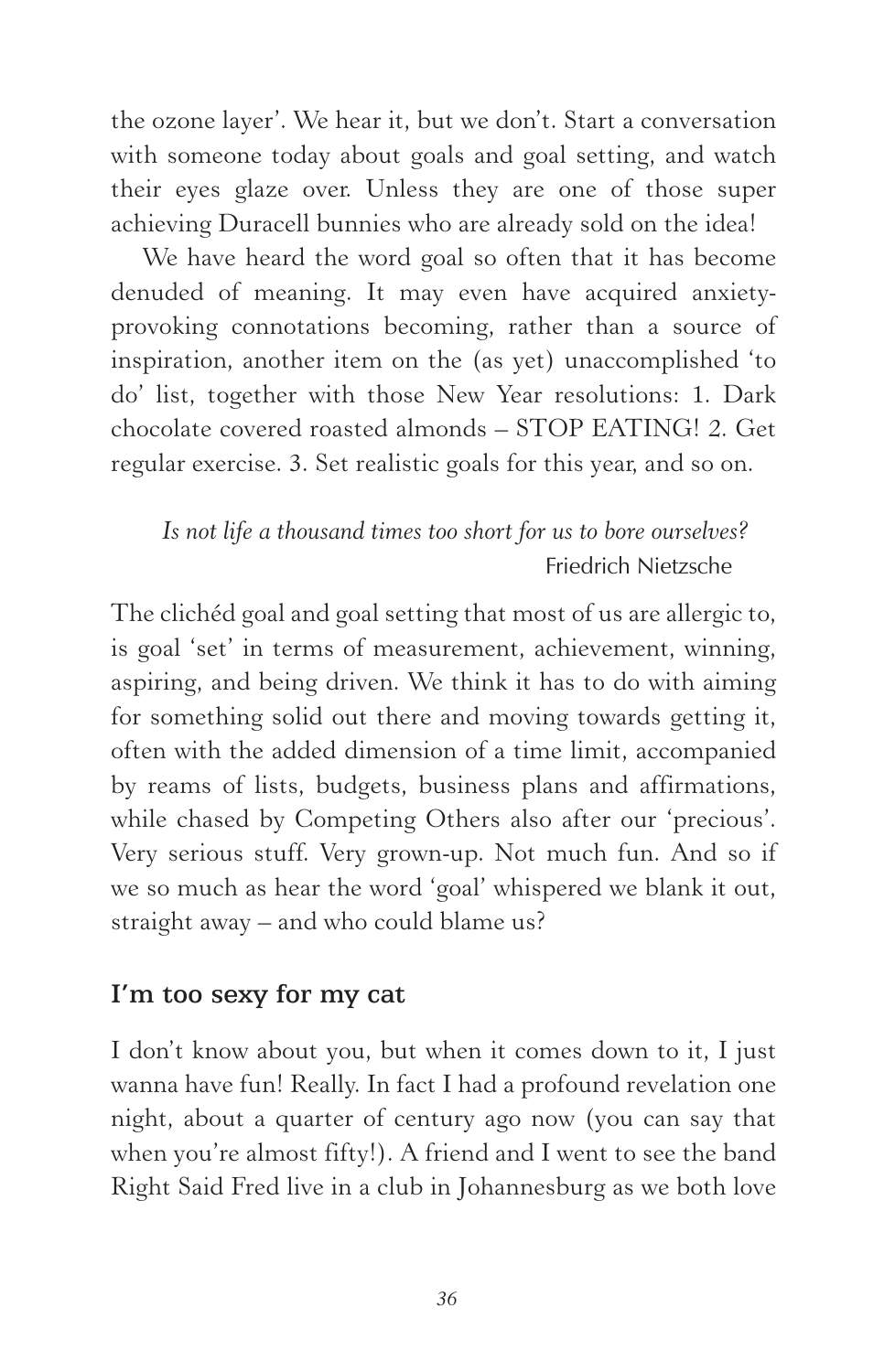dancing. Remember that totally nonsensical song 'I'm too sexy for my shirt/cat/hat?' Well, I really loved the fact that someone was not taking life or themselves too seriously, so off we went.

It was such absolute, over the top, *FUN!* We laughed and laughed and danced and danced. I came home and wrote a piece about my realisation that we are here to learn how to party – to lighten up and have fun. *'One day, when we get to heaven,'* I wrote*, 'I think God will be asking us, "Have you learnt to party?" and regardless of anything else, if we haven't learnt to lighten up and have fun ... well, it'll be back into the litter tray!'* I still believe this. (Whatever happened to Right Said Fred? They used to wear those really fun pants with the back pockets cut out ... )

Anyhow, Serious Goal 'Setting' (like some sort of cutting into stone) is definitely out! In order to take our wealth to the next level, we need to update our thinking about Goal, redefine and refine it. We need to perceive Goal differently. We need to shift our perspective to Goal as a destination; as a state of beingness we are trying to achieve; as a feeling we would like to experience; and as a container for the energy of money to flow into. Ultimately we need to see our container as that which will draw and accommodate our wealth, like the sea attracts the river.

#### What sort of cat?

And to do that means we must get specific. Our wealth container needs *shape*. What will that shape be? The shape of our container sets up the path of attainment of our goal. The shape of our container invokes our will and our intent. The shape of our container denotes commitment. We need to ask to receive – that means we know what we are asking for. The shape of our container shows us what it is not  $-$  a saucer is not a cup. Most of all, the shape of our container is a feeling